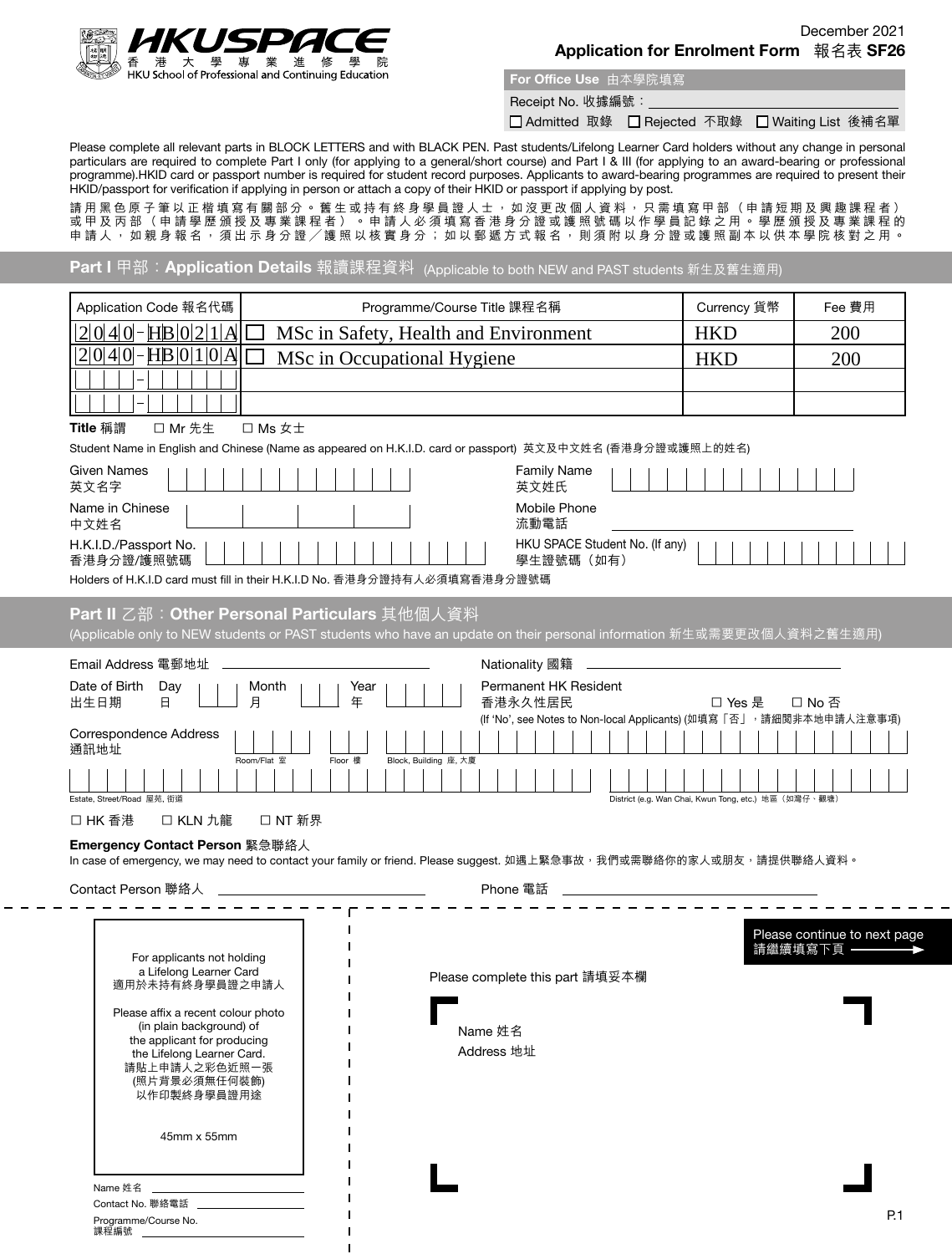# Qualifications 學歷 (In chronological order 請順序列出)

Please state qualifications relevant to the programme/course entry requirements you are applying for, and attach proof of qualifications specified in the requirements of the individual programme/course.

請填寫申請報讀課程所需的學歷,並根據個別課程需要,另附學歷證明。

| Examination/Awarding Institution<br>考試/頒授學歷機構 | Subject/Degree Awarded<br>學科/獲頒授學位 | Grade<br>成績 | Date of Award<br>頒授日期 |
|-----------------------------------------------|------------------------------------|-------------|-----------------------|
|                                               |                                    |             |                       |
|                                               |                                    |             |                       |
|                                               |                                    |             |                       |
|                                               |                                    |             |                       |
|                                               |                                    |             |                       |
|                                               |                                    |             |                       |

# Employment 就業資料 (In chronological order 請順序列出)

Please state your current employment, and your past working experience relevant to the programme/course entry requirements you are applying for, and attach proof of qualifications specified in the requirements of the individual programme/course.

請填寫現職及與申請報讀課程有關的過往工作經驗,並根據個別課程需要,另附證明。

| Name of Company<br>機構名稱 | Position<br>職位 | Full-time/Part-time<br>全職/兼職 | Date (From/To)<br>日期 (由/至) |
|-------------------------|----------------|------------------------------|----------------------------|
|                         |                |                              |                            |
|                         |                |                              |                            |
|                         |                |                              |                            |
|                         |                |                              |                            |
|                         |                |                              |                            |
|                         |                |                              |                            |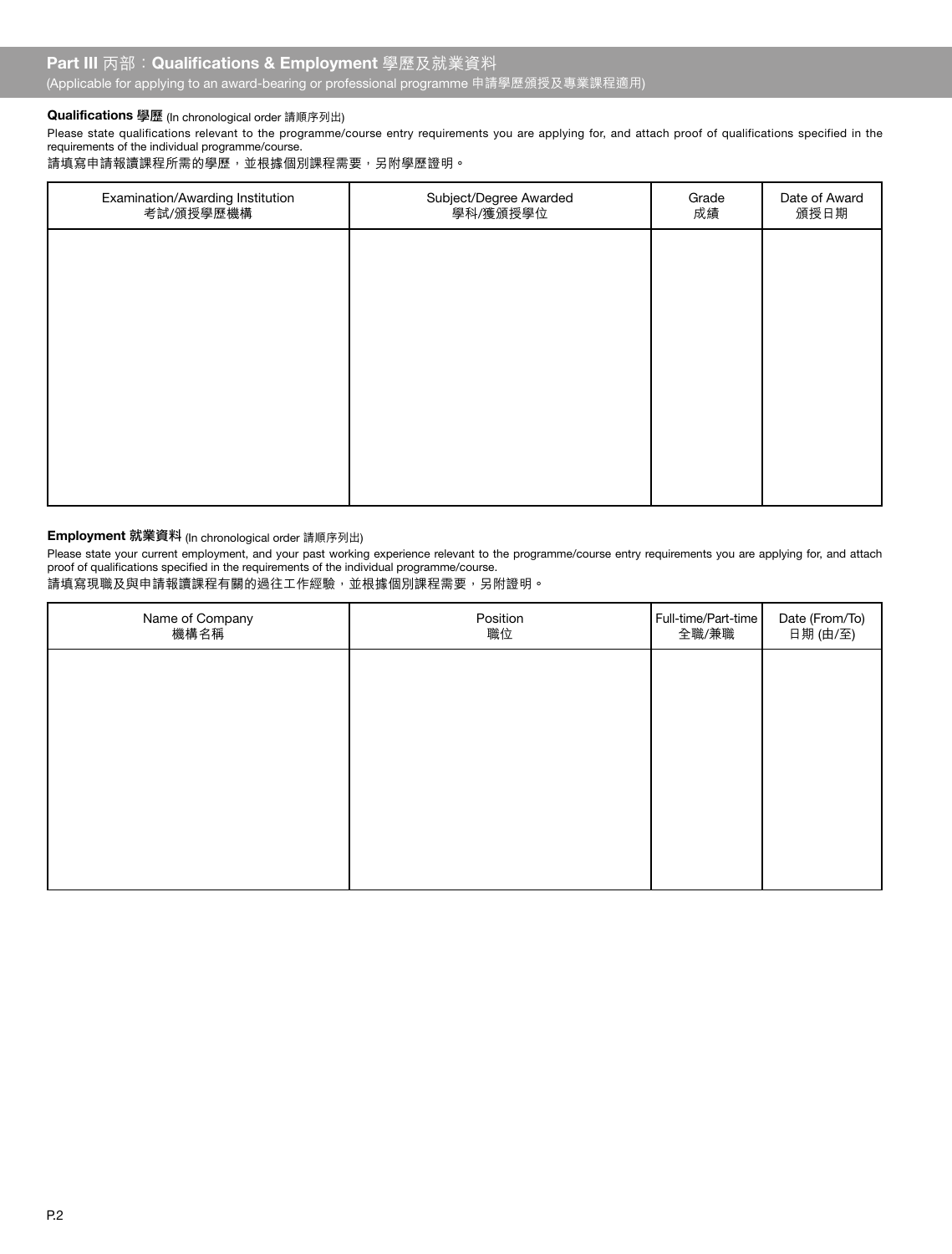## HKU SPACE Alumni **香港大學專業進修學院校友**

All new enrolled students in the School will automatically receive a lifelong learner card which serves as the student card. It also confers eligibility to become an alumnus of HKU SPACE. If you DO NOT WISH to be an alumnus, please check this box.  $\Box$ 

本學院的註冊學生將自動獲發終身學員證為學生證。持證人可成為香港大學專業進修學院校友。如 閣下不想成為校友,請在方格內填上剔號。 □

#### Equal Opportunities for Learning at HKU SPACE **香港大學專業進修學院的平等學習機會**

It is the School policy to offer equal opportunities to all applicants with or without disabilities. To enable us to meet the needs of all students, you are invited to indicate on this form whether you require any special assistance. If you do need such assistance, the School may approach you subsequently to obtain further details so as to facilitate our planning and assess how best we can help you.

學院的方針就是為所有人士提供平等的學習機會。為了配合學生的需要,請在此報名表上説明你是否需要特殊的幫助。如有需要,學院將聯絡 閣下,以獲取更多相關資料及提供 更完善的服務。

Special assistance required 是否需要特殊的幫助

Yes 是  $\Box$  (if you check yes, you agree to give us further information on  $\Box$  No 否  $\Box$ your special needs and consent to our further processing of your data ,<br>如選擇需要,閣下 同意提供進一步詳情及同意學院處理相關資料)

## Statement on Collection of Personal Data **收集個人資料聲明**

- 1. It is necessary for applicants to supply their personal data and to provide all the information requested in the application documents, as otherwise the School may be unable to process and consider their applications.
- 2. The personal data provided in this form will be used for processing your application for admission, and for registration, academic and administrative communication, alumni management and contacts, research, statistical and marketing (including direct marketing) purposes. The data will be solely handled by HKU SPACE staff but may be transferred to an authorised third party providing services to the School in relation to the above purposes and prescribed purposes as allowed by the law from time to time.
- 3. When the processing and consideration of all the applications for a particular programme have been completed: (a) the application papers of unsuccessful candidates will be destroyed (if you have indicated to receive our promotional materials in Paragraph 6 then your contact details and opt-in consent would be retained for such purposes); and (b) the application papers of successful candidates will serve as part of the applicant's official student records and will be handled by HKU SPACE staff or by staff of an authorised third party providing services to the School in relation to the stated purposes. In all such circumstances, please be assured that any personal information you supply will be kept strictly confidential. Personal data collected arising from any payment for this application may be retained as statutorily required and for processing refund, if necessary.
- 4. Upon enrolment, applicants will be required to submit a recent colour photo for student identification purpose.
- 5. The School will send urgent messages to students via Short Message Services (SMS) and supplement by other means such as email (if the need arises). It is therefore important that the mobile phone number and email address that the applicant provides are accurate. Any change should be reported to the School immediately. Those who have genuine difficulty in receiving urgent messages via SMS should contact the programme teams for separate arrangements.

#### *Use of Personal Data related to Direct Marketing*

6. From time to time, the School will send the latest updates and promotional materials to applicants/students and alumni on the availability of the programmes and courses. This will also include seminars and events, discounts and offers, clinics and other services as well as the alumni events, privileges and offers, networking opportunities and fund-raising initiatives. Occasionally information from our parent University and fellow HKU subsidiaries may also be sent. Various communication channels will be employed such as direct-mail, email, mobile phone and other forms of social media, by using your personal data (including, but without limitation to, your name, contact details and other information collected in your profile such as the programme(s) you enrolled, your graduation year etc). You always have the right to make subsequent changes on your choice of receiving further marketing materials by sending a written unsubscribe request (by email or by post) to the School at any time.

# If you DO NOT WISH to receive our latest updates and promotional materials through the communication channels as stated above, including discounts and offers from time to time, please check this box.  $\Box$

- 7. Under the provisions of the Personal Data (Privacy) Ordinance, applicants have the right to request the School to ascertain whether it holds your personal data, to be given a copy, and to apply for correction of the data, if deemed incorrect. Applications for access to personal data should be made by using a special request form and on payment of a fee. Such applications for access to information should be addressed to the Data Protection Officer, HKU SPACE. For general requests of personal data amendment, please fill out the "Application Form for Personal Data Amendment" and submit it to HKU SPACE.
- 8. For details on the School's policy on personal data (privacy), please refer to the School Prospectus or Website (http://hkuspace.hku.hk/policy-statement/privacy-policy).
- 9. HKU SPACE, being part of the University of Hong Kong, the Personal Information Collection Statement and the Supplement in relation to the General Data Protection Regulation of the University also apply where applicable and can be accessed from http://www.aal.hku.hk/admissions/documents/pics.pdf and https://admissions.hku.hk/ tpg/sites/default/files/GDPRPrivacyNotice\_ApplicantsandStudents.pdf. Being in partnership with other overseas Universities, it also endeavours to comply to their laws and regulations as far as practicable. However, the School is obliged to maintain part of the students' records in perpetuity for reasons stated in this PIC.
- 1. 申請人必須提供其個人資料及課程申請所需資料,否則本學院將不能有效處理其申請
- 2. 在法律許可情況下,個人資料將會作入學申請、註冊、有關學術及行政通訊、校友事務及聯絡、研究、統計、市場分析及推廣(包括直接銷售)等用途。只有香港大學專業進 修學院職員才能處理有關資料,但亦可能會轉移到為學院提供有關服務的委託人處理。
- 3. 完成報名程序及課程註冊後<sup>,</sup>申請人如不獲取錄,其個人資料將會被銷毀(如申請人於以下第 6 項表明願意接收學院的推廣訊息,申請人的聯絡資料及同意接收學院推廣訊息 的記錄將保留作此等用途),獲取錄者的個人資料將會被留作學生記錄,只有香港大學專業進修學院職員或為學院提供有關服務的委託人才能處理有關檔案,而 閣下提供的 所有個人資料將絕對保密。報名付款時所收集的個人資料,則循法例規定留作相關用途,以及退款處理之用(如需要)。
- 4. 如獲取錄,申請人需呈交彩色近照一張以作學生證明之用。
- 5. 在緊急情況下,學院將向學生發放電話短訊,或在有需要時附以其他方式,如電子郵件,以作通知。請準確填寫有關資料以便聯絡。如有任何更改,請儘快向學院提出更新。 **如 閣下對接收電話短訊通知遇有困難,請聯絡課程組,以便作適當安排。**

#### **個人資料用作直接銷售**

6. 申請人提供的個人資料(包括姓名、聯絡方法及其他資料如曾報讀的課程、畢業年份等)將用作與學院溝通渠道,學院將透過信件、電子郵件、流動電話和其他社交媒體等為 申請人、學員和校友送上學院的最新課程資料及推廣訊息,這些資訊亦將包括學院講座及活動、折扣優惠、診所服務、校友會活動、校友會會員尊享優惠、校友聯誼及籌款活 動等,當中亦可能包括香港大學或其附屬機構的不定期資訊。 閣下可隨時以書面或電郵方式向學院申明是否願意繼續接收有關資訊。

如不欲收到任何透過上述渠道發出的資訊,包括折扣優惠,請在方格內填上剔號。 $\Box$ 

- 7. 根據個人資料(私隱)條例,申請人有權知悉學院有否保留其個人資料,同時亦可查閱、索取及更改其個人資料。申請人如欲查閱其個人資料,請填妥指定表格並交回本學院 個人資料私隱主任。本學院將會酌情收取行政費用。如欲更改一般個人資料,請填妥「申請更改個人資料表格」並交回本學院。
- 8. 如欲了解本學院私隱政策的詳情,請參閱本學院的課程手冊或網頁(http://hkuspace.hku.hk/cht/policy-statement/privacy-policy)。
- 9. 本學院作為香港大學的一部分,大學的收集個人資料聲明及有關於通用數據保隨條例之附加內容亦適用於本學院,詳情請參閱http://www.aal.hku.hk/admissions/documents/ pics.pdf 及 https://admissions.hku.hk/tpg/sites/default/files/GDPRPrivacyNotice\_ApplicantsandStudents.pdf (只提供英文版本) 。 學院亦與海外院校合作,在可行範圍內當 遵從當地法律及條例處理相關個人資料,但學院仍需依循本院收集個人資料目的,保留某些項目作為永久學生記錄。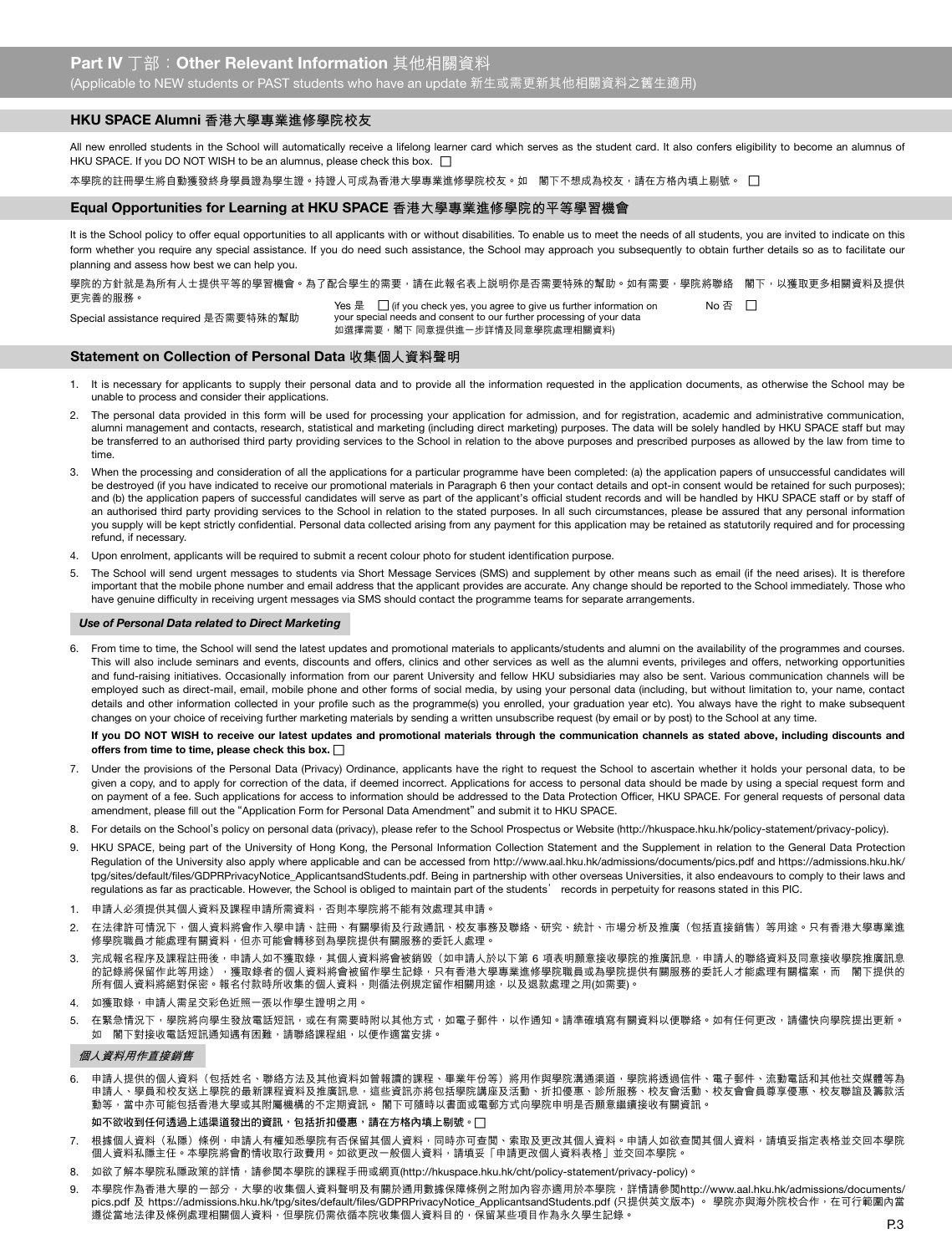# General Notes to Applicants **一般注意事項**

- 1. Enrolment can be done in person at any of the School's Enrolment Centres by completing this application form and submitting it with the appropriate fee and relevant documents. You can also mail to the "HKU School of Professional and Continuing Education, Room 304, 3/F, T. T. Tsui Building, The University of Hong Kong, Pokfulam Road, Hong Kong", specifying "Programme/Course Application".
- 2. Fees paid by crossed cheque or bank draft should be made payable to "HKU SPACE".
- 3. If the programme/course is starting within five working days, application by post is not recommended to avoid any delays. Applicants are advised to enrol in person at HKU SPACE Enrolment Centres and avoid making cheque payment under this circumstance.
- 4. If admission is on a first come, first served basis and if you do not hear from us before the course starts, you may assume that your application has been accepted, and should attend the course as scheduled.
- 5. If admission is by selection, the official receipt is not a guarantee that your application has been accepted. We will inform you of the result as soon as possible after the closing date for application. Unsuccessful applicants will be given a refund of programme/course fee if already paid.
- 6. If you are applying to / have enrolled for more than one programme/course with HKU SPACE, please check to ensure that there are no scheduling conflicts before submitting your application form.
- 7. If you do not know the teaching venue within 3 days of the starting date of the course, please check with the relevant programme team.
- 8. Course fees paid are not refundable except as statutorily provided or under very exceptional circumstances (e.g. course cancellation due to insufficient enrolment).
- 9. Please refer to the HKU SPACE Prospectus and the official website for full details of enrolment procedures for HKU SPACE Programmes.
- 1. 報讀課程,請親往學院各報名中心,呈交填妥的報名表格、學費和所需的證明文件,或以郵遞方式,寄「香港薄扶林道香港大學徐展堂樓 3 樓 304 室香港大學專業進修學院」 並註明「報讀課程」。
- 2. 如以劃線支票或銀行本票付款, 抬頭請書名「香港大學專業進修學院」。
- 3. 如報讀課程將在五個工作天內開課,為免郵遞延誤報名程序,建議申請人親身到學院報名中心報名,並避免使用支票付款。
- 4. 以「先到先得」方式獲取錄的學生,可自行依照課程手冊或學院網頁所列的時間到有關地點上課。除特殊情況外,學院將不作另行通告。
- 5. 如須甄選入學,則正式收據並不可作為 閣下已獲取錄的證明。學院將在截止報名日期後儘快通知申請者是否獲得取錄。落選的申請人將獲退還已繳交的學費。
- 6. 如打算/已經在學院報讀多於一個課程或以上,請細閱各個課程的上課時間地點,以免上課時間重疊。
- 7. 如在開課前三天仍未知悉上課地點,請與課程組聯絡。
- 8. 除特殊情況(例如課程因報名人數不足而被取消)及法例規定外,一切已繳費用,概不退還。
- 9. 有關香港大學專業進修學院的入學程序及詳情,請參閱香港大學專業進修學院的課程手冊及官方網頁。

#### Vaccine Mandate **必須接種疫苗**

Starting from January 17<sup>th</sup> 2022, the University will introduce a vaccine mandate which HKU SPACE will follow (https://covid19.hku.hk/announcements/all/2021/11/11105/). Please refer to details on implementation for access to HKU SPACE Learning Centres to be announced on our Website/Learner Portal as soon as possible. 香港大學公佈將於2022年1月17日起,所有進入校園人士必須完成接種新冠疫苗,香港大學專業進修學院將跟隨香港大學政策(只提供英文版本)。有關運作詳情,請密切留意 學院網頁及學員網站公佈。

#### Class arrangement during COVID-19 **新型冠狀病毒影響下的課堂安排**

The COVID-19 situation may still be fluid and constantly affect class arrangements in the coming months. The health and safety of our students will always be our top priority. To ensure that students' academic progress is not affected, the School may substitute face-to-face classes with online teaching if necessary in the event that faceto-face classes cannot be held. Our respective Programme Teams will contact the students concerned with details of such arrangements as necessary.

在新型冠狀病毒疫情不穩定的狀態下,未來數月可能持續影響我們的課堂安排。學院一向以學員的健康及個人安全為首要考慮,為確保學生的學習進度不受影響,學院有可能 需要按有關指引將面授課堂改為網上授課。如出現此等情況,課程組別同事將會儘快聯絡學員有關安排的詳情。

# Notes to Non-local Applicants **非本地申請人注意事項**

To study in Hong Kong, all non-local applicants are required to obtain a student visa issued by the Immigration Department of the HKSAR Government, except for those admitted to Hong Kong as dependants, who do not need prior approval before taking up full-time and part-time studies. Non-local applicants issued with a valid employment visa also do not need prior approval to pursue part-time studies. It is the responsibility of individual applicants to make appropriate visa arrangements. Admission to a HKU SPACE academic programme/course does not guarantee the issue of a student visa. Applicants may wish to note that part-time courses are not considered by the Immigration Department for visa purposes except for self-financed, part-time locally accredited taught postgraduate programmes awarded within the HKU system through HKU SPACE.

非本地申請人必須持有由香港特區政府入境事務處所簽發的學生簽證方可入讀本院,申請人入學前須辦妥有關手續。惟以受養人士身分獲批准來港者,毋須經事先批准,可修讀全 日制及兼讀制課程。而獲發有效工作簽證之非本地申請人毋須事前批准,亦可修讀兼讀制課程。獲香港大學專業進修學院課程取錄並不代表能成功獲發有關學生簽證。除自資並經 本地評審,而有關學銜按香港大學體制,經香港大學專業進修學院頒發的兼讀制深造修讀課程外,兼讀制課程暫不在入境處考慮批發簽證之列。

# **Declaration** 聲明

- 1. I declare that all information given in this application form and the attached documents are, to the best of my knowledge, accurate and complete.
- 2. I authorise the School to obtain, and the relevant authorities to release, any information about my qualifications and/or employment as required for my application.
- 3. I consent that if registered, I will conform to the Statutes and Regulations of the University and the rules of the School.
- 4. I have noted, understood and agree to the contents of the above notes, Statement on Collection of Personal Data and HKU SPACE policy on personal data (privacy).
- 1. 本人聲明本申請表及隨附文件所載一切資料,依本人所知均屬正確,並無遺漏。
- 2. 本人授權香港大學專業進修學院向相關機構查閱有關本人申請課程所列出的學歷及專業資格。
- 3. 本人同意如本人註冊入學,當遵守大學及學院的規例。
- 4. 本人已細閱、明白並同意以上注意事項、收集個人資料聲明及有關香港大學專業進修學院在處理個人資料(私隱)的守則。

Signature 簽署
<br>
Bate 日期

HKU SPACE is a non-profit making University company limited by guarantee 香港大學專業進修學院乃非牟利擔保有限公司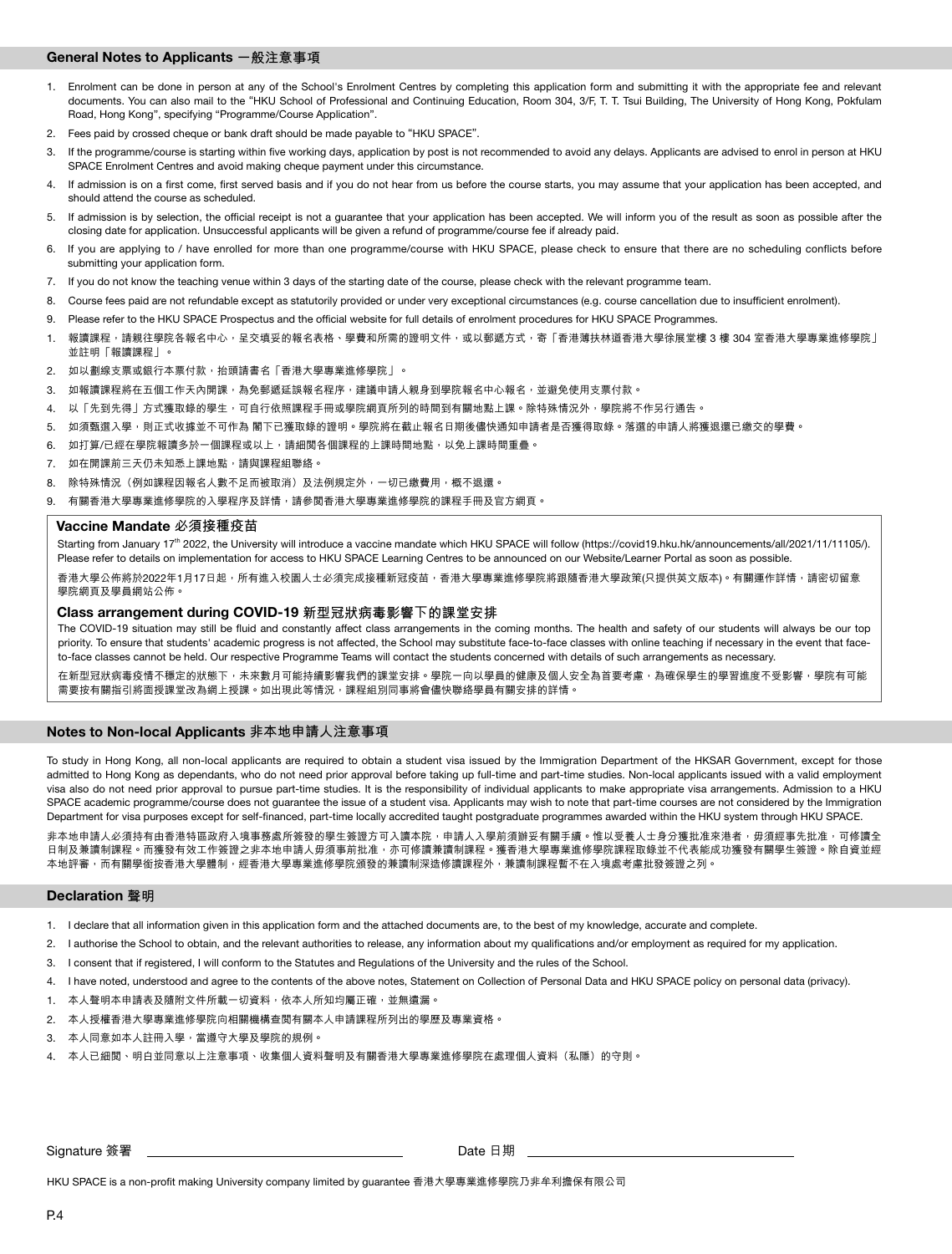# Part V 戊部: Survey 問卷調查

For Office Use Only 只供內部使用<br>Receipt No. 收據編號:\_\_\_\_\_\_\_\_\_\_\_\_\_\_\_\_\_\_\_\_\_\_\_\_\_\_\_\_\_\_\_\_\_\_

To help us understand your learning needs, please answer the following questions. Please note that the information you provide may be used to assist the School's research in continuing<br>education. This part of the form is o

為使本學院了解學員的學習需要,請填妥以下問卷。你所提供的資料,可能作為本學院對持續教育研究之用。學員可根據個人意願決定填寫與否。

Please tick the appropriate boxes. 請在適當方格加上 / 號。

|    | 1.  Your highest education level achieved 你的最高學歷程度︰(Please select ONE only 請選擇其中一項)                                                                                                                                                                                 |              |                                                                                   |
|----|---------------------------------------------------------------------------------------------------------------------------------------------------------------------------------------------------------------------------------------------------------------------|--------------|-----------------------------------------------------------------------------------|
|    | 1.001 □ Below Secondary 5 (HKCEE) 中五 (香港中學會考) 以下                                                                                                                                                                                                                    |              | 1.006 □ Bachelor's degree 學士學位                                                    |
|    | 1.002 □ Secondary 5 (HKCEE) or equivalent 中五 (香港中學會考) 或同等程度                                                                                                                                                                                                         |              | 1.007 □ Postgraduate certificate / Postgraduate diploma 深造證書 / 深造文憑               |
|    | 1.003 □   Secondary 6 – 7 (HKAL) or equivalent 中六 – 中七(香港高級程度會考)或同等程度                                                                                                                                                                                               |              | 1.008 □ Master's degree 碩士學位                                                      |
|    | 1.004 □ Secondary 6 (HKDSE) or equivalent 中六(香港中學文憑)或同等程度                                                                                                                                                                                                           |              | 1.009 □ Doctorate degree 博士學位                                                     |
|    | 1.005 □ Associate degree / sub-degree / certificate / diploma 副學士 / 副學位或非學位證書 / 文憑                                                                                                                                                                                  |              |                                                                                   |
| 2. | What are the most important factors for your choosing of the present course at HKU SPACE? 你選擇在香港大學專業進修學院修讀此課程,最重要的因素是什麼?<br>Please select the THREE most important factors and rank them from "1" to "3", with "1" as the most important. 請選擇3個最重要因素並以1至3排列,以1為最重要。 |              |                                                                                   |
|    | 2.001 □ Good reputation of the institution 機構有良好聲譽                                                                                                                                                                                                                  |              | 2.006 □ Good teaching and learning facilities 教學設備完善                              |
|    | 2.002 □ A variety of courses to choose 有多種課程可供選擇                                                                                                                                                                                                                    |              | 2.007 □ Convenient locations of learning centres 上課地點方便                           |
|    | 2.003 □ High academic quality of the courses 課程的學術質素高                                                                                                                                                                                                               |              | 2.008 □ Reasonable course fees 學費合理                                               |
|    | 2.004 □ Qualification awarded are widely recognised 學歷被社會廣泛承認                                                                                                                                                                                                       |              |                                                                                   |
|    | 2.005 □ Good quality of teaching staff 導師質素高                                                                                                                                                                                                                        |              |                                                                                   |
| З. | Which channel(s) do you usually receive information on continuing education? 你通常透過以下哪個渠道獲得有關持續教育的資訊?(You can choose MORE THAN ONE 可作多項選擇)                                                                                                                           |              |                                                                                   |
|    | 3.001 □ School website & School eDirect Mail (eDM) 學院網站 / 學院電子郵件                                                                                                                                                                                                    |              | 3.008 □ eDirect Mail (eDM) 電子郵件                                                   |
|    | 3.002 □ School prospectus / programme brochure 學院課程手冊 / 課程單張                                                                                                                                                                                                        |              | 3.009 □ Keyword search (SEM) 關鍵字搜尋                                                |
|    | 3.003 □ TV / radio advertising 電視 / 電台廣告                                                                                                                                                                                                                            |              | 3.010 □ Seminar / Exhibition / School Open Day 講座 / 展覽 / 開放日                      |
|    | 3.004 □ Newspaper / magazine advertising 報章 / 雜誌廣告                                                                                                                                                                                                                  |              | 3.011 □ From the organisation currently working at 從現職機構獲得資訊                      |
|    | 3.005 □ Transport / outdoor advertising 公共交通工具 / 戶外廣告                                                                                                                                                                                                               |              | 3.012 □ Office building 商業大廈派發點                                                   |
|    | 3.006 □ Internet advertising 網站廣告                                                                                                                                                                                                                                   |              | 3.013 □ From friends / relatives 親朋推介                                             |
|    | 3.007 □ Mobile advertising 流動電話廣告                                                                                                                                                                                                                                   |              |                                                                                   |
|    |                                                                                                                                                                                                                                                                     |              |                                                                                   |
| 4. | Profession 行業: (You can choose MORE THAN ONE 可作多項選擇)                                                                                                                                                                                                                |              |                                                                                   |
|    | 4.001 □ Accounting / Auditing 會計、核數                                                                                                                                                                                                                                 |              | 4.016 □ Government / Public Utilities 政府部門、公共機構                                   |
|    | 4.002 □   Administration / Secretarial / General Management 行政丶秘書丶一般管理工作                                                                                                                                                                                            |              | 4.017 □ Hospitality and Tourism 款客服務、旅遊                                           |
|    | 4.003 □   Advertising / Sales and Marketing / Customer Services 廣告 〝 營銷及市場推廣 〝 顧客服務                                                                                                                                                                                 |              | 4.018 □ Housing / Property Management / Real Estate 樓宇、物業管理、地產                    |
|    | 4.004 <sup><math>\Box</math></sup> Architectural / Building & Construction / Project Engineering / City Planning                                                                                                                                                    |              | 4.019 □ Human Resource / Training 人事、培訓                                           |
|    | 建築、建造、項目工程、城市規劃                                                                                                                                                                                                                                                     |              | 4.020 □ Legal 法律                                                                  |
|    | 4.005 □ Art / Creative / Design 藝術、創意行業、設計                                                                                                                                                                                                                          |              | 4.021 □ Library Management 圖書管理                                                   |
|    | 4.006 □ Banking / Finance / Investment / Insurance 銀行丶金融丶投資丶保險                                                                                                                                                                                                      |              | 4.022 □ Logistics / Transportation 物流、運輸交通                                        |
|    | 4.007 □ Business Management 商業管理                                                                                                                                                                                                                                    |              | 4.023 □ Manufacturing 製造業                                                         |
|    | 4.008 □ Chinese Medicine 中醫藥                                                                                                                                                                                                                                        |              | 4.024 $\Box$ Media / Communications / Public Relations / Publishing / Translation |
|    | 4.009 □ Community / Social Services 社會服務                                                                                                                                                                                                                            |              | 媒體、傳訊、公關、出版、翻譯                                                                    |
|    | 4.010 □ Computer Science / Information Technology (IT) 電腦、資訊科技                                                                                                                                                                                                      |              | 4.025 □ Medical / Health Care / Nutrition / Beauty 醫療、保健、營養、美容                    |
|    | 4.011 □ Education 教育                                                                                                                                                                                                                                                |              | 4.026 □ Merchandising / Purchasing / Trading 採購、貿易                                |
|    | 4.012 □ Engineering / Machinery工程、機械                                                                                                                                                                                                                                |              | 4.027 □ Retail / Wholesale 零售、批發                                                  |
|    | 4.013 □ Entertainment / Recreation / Sports 娛樂、康樂、體育管理                                                                                                                                                                                                              |              | 4.028 □ Science and Technology 科學及科技                                              |
|    | 4.014 □ Environmental Sciences 環境科學                                                                                                                                                                                                                                 |              | 4.029 □ Telecommunications 電訊                                                     |
|    | 4.015 □ Food and Beverage 餐飲                                                                                                                                                                                                                                        |              | 4.030 □ Others 其他 (Please specify 請列明 : ___________________                       |
| 5. | What are your area(s) of interest? 你對以下哪些課程範疇感興趣? (You can choose MORE THAN ONE 可作多項選擇)                                                                                                                                                                             |              |                                                                                   |
|    | 5.001 □ Accounting and Finance 會計、財務                                                                                                                                                                                                                                |              | 5.008 □ Languages and Humanities 語言及文史哲                                           |
|    | 5.002 □ Architecture, Housing and Built Environment 建築、房屋及建造環境                                                                                                                                                                                                      |              | 5.009 □ Law 法律                                                                    |
|    | 5.003 □ Art, Design and Performing Arts 美術、設計及表演藝術                                                                                                                                                                                                                  |              | 5.010 □ Life, Health and General Sciences 生命、護理及普及科學                              |
|    | 5.004 □ Business and Management 工商管理                                                                                                                                                                                                                                |              | 5.011 □ Marketing and Communications 市場推廣及傳訊                                      |
|    | 5.005 □ Chinese Medicine 中醫藥                                                                                                                                                                                                                                        |              | 5.012 □ Social Sciences 社會科學                                                      |
|    | 5.006 □ Hospitality and Tourism Management 款客及旅遊業管理                                                                                                                                                                                                                 |              | 5.013 □ Sport, Exercise and Recreation Management 康樂及體育管理                         |
|    | 5.007 □ Information Technology and Library Science 資訊科技及圖書館科學                                                                                                                                                                                                       |              | 5.014 □ Others 其他 (Please specify 請註明 :__                                         |
| 6. | Is your employer giving you financial support towards the course you have applied for? 你的僱主是否贊助你修讀本課程?                                                                                                                                                              |              |                                                                                   |
|    | 6.001 □ Yes 是                                                                                                                                                                                                                                                       | 6.002 □ No 否 |                                                                                   |
|    |                                                                                                                                                                                                                                                                     |              |                                                                                   |
| 7. | Monthly personal income 個人每月收入:                                                                                                                                                                                                                                     |              |                                                                                   |
|    | $7.001 \square$ \$0 - \$9,999                                                                                                                                                                                                                                       |              | $7.005 \Box$ \$30,000 - \$39,999                                                  |
|    | $7.002 \square$ \$10,000 - \$14,999                                                                                                                                                                                                                                 |              | $7.006 \Box$ \$40,000 - \$49,999                                                  |
|    | $7.003 \square$ \$15,000 - \$19,999                                                                                                                                                                                                                                 |              | 7.007 □ \$50,000 or above 或以上                                                     |

7.004 □ \$20,000 - \$29,999